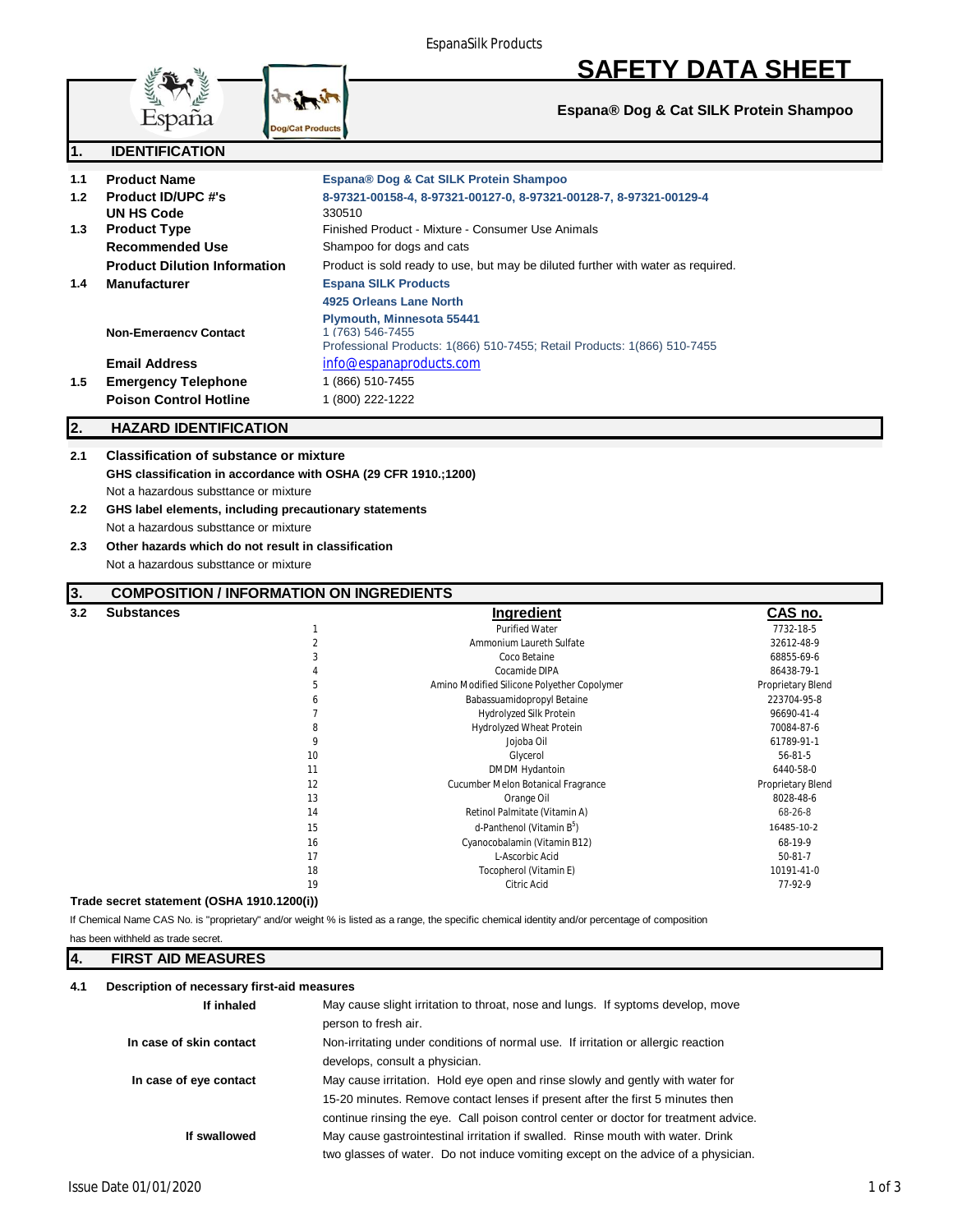# **5. FIRE - FIGHTING MEASURES**

### **5.1 Suitable extinguishing media** Water and Foam.

- **5.2 Specific hazards arising from the chemical** N/A
- **5.3 Special protective actions for fire-fighters** No special fire fighting equipment is required, however, self-contained breathing apparatus and protective clothing should be worn in fighting fires involving chemicals.

### **6. ACCIDENTAL RELEASE MEASURES**

- **6.1 Personal Precautions, protective equipment and emergency procedures** None.
- **6.2 Environmental precautions** None, product is biodegradeable.
- **6.3 Methods and materials for containment and cleaning up** Wash up spill area.

### **7. HANDLING AND STORAGE**

### **7.1 Precautions for safe handling**

Consider normal working environment. Use common sense precaution. **7.2 Conditions for safe storage, including any incompatibilities** Store in original, closed container.

### **8. EXPOSURE CONTROLS/PERSONAL PROTECTION**

#### **8.3 Individual protection measures, such as personal protective equipment (PPE)**

Eye/face protection Wear splash goggles if contatct with liquid is likely. Skin protection **Use rubber or neoprene gloves if necessary**. Pespiratory protection Normal room ventilation.

### **9. PHYSICAL AND CHEMICAL PROPERTIES**

| Appearance/form                        | Pearly white liquid  |
|----------------------------------------|----------------------|
| Odor                                   | Pleasant fragrance   |
| Odor threshold                         | Not available.       |
| pH value                               | $6.0 - 7.0$          |
| Melting/Freezing point                 | Not determined       |
| Boiling point/boiling range            | Not determined       |
| Flash point                            | Not determined       |
| Evaporation rate                       | Not determined       |
| Flammability (solid, gas)              | Not available.       |
| Upper/ lower flammability limit        | Not available.       |
| Vapor pressure                         | Not available.       |
| Vapor density                          | Not available.       |
| <b>Relative Density</b>                | Not available.       |
| Water solubility                       | Completely Soluable. |
| Solubility in other solvents           | Not available.       |
| Partition coefficient: n-octanol/water | Not available.       |
| Autoignition temperature               | Not available.       |
| Decomposition temperature              | Not available.       |

### **10. STABILITY AND REACTIVITY**

# 10.1 **Reactivity 10.1 Reactivity Hazardous polymerization: will not occur. 10.2 Chemical stability** Stable under normal conditions.. **10.3 Possibility of hazardous reactions** None known for mixture. **10.4 Conditions to avoid** None known for mixture. **10.5 Materials to avoid** None known for mixture. **10.6 Hazardous Decomposition Products** None known for mixture.

Issue Date 01/01/2020 2 of 3